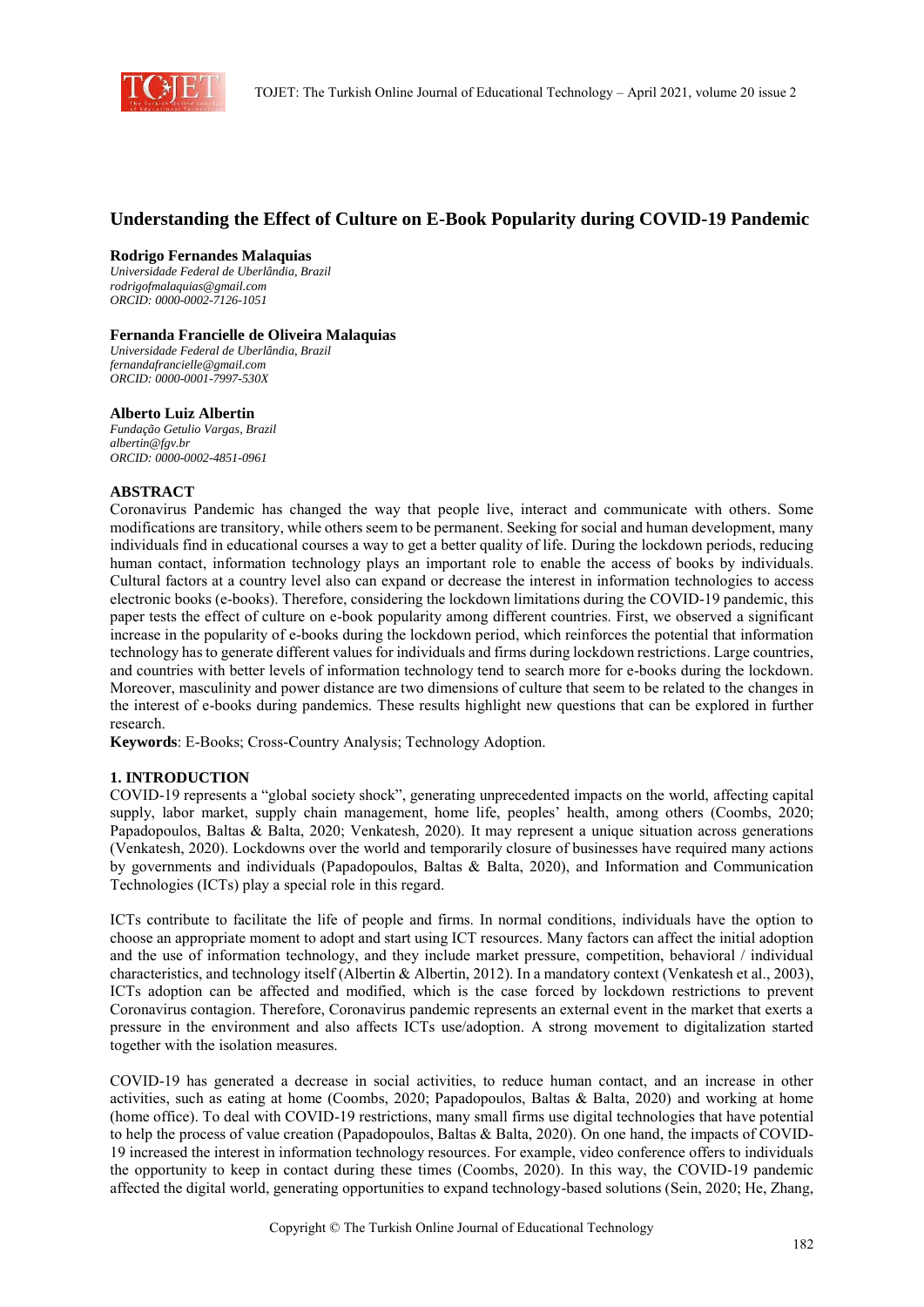

& Li, 2021). On the other hand, traditional concerns (such as the digital divide) also remain in regard to the access of information technology (Barnes, 2020).

The resources form ICTs have become ubiquitous around the world (Chu, Luo, & Chen, 2019), recreating dynamics through mobile technologies (Dey, Yen, & Samuel, 2020). Considering the educational area, the popularity of mobile devices, such as smartphones and tablets, affected the perception of print publications (Jin, 2014). Together with technology development, the Internet generates some effects in the education and in the sources that students use to obtain information (Crespo et al., 2011). One innovation recently available to students, and for people in general, is the electronic book, or e-book.

The definition of e-book in this study follows the study of Jin (2014), that an e-book is a book publication in digital form, readable on computers or electronic devices. New individuals interested in e-books are emerging every day (Weinstein, 2010). E-book users also claim for features related to usability and interaction, in order to improve user experience when reading (Crespo et al, 2011).

Considering the lockdown limitations during the COVID-19 pandemic and the many actions to reduce human contact, we aim to test the effect of culture on e-book popularity among different countries. To do so, firstly, we compare the popularity of e-books during a period with lockdown orientations across the world with e-book popularity 12 months before, when there were not lockdown limitations. We developed this analysis with data from 116 countries. Secondly, we tested some potential determinants of the increase in e-book popularity. Since we have a database at a country level, in this second stage of analysis, the cultural dimensions of Hofstede were employed to understand an increase/decrease in e-book popularity.

There are many studies on e-books adoption that consider, for example, the Technology Acceptance Model (Davis, 1989; Jin, 2014). Therefore, this study can expand previous literature by considering an external factor of the environment that can affect the use of e-books. As, ICTs resources have gained popularity across countries, and cultural environments have been an important variable to understand the success/failure of many projects (Chu et al., 2019), we also highlight the role of cultural dimensions of Hofstede to better understand the adoption of ebooks across different countries.

## **2. LITERATURE REVIEW**

Hofstede's cultural dimensions have supported many cross-cultural studies in the field of information systems, since it represents a parsimoniously cultural dimension framework (Chu et al., 2019). Hofstede proposed four dimensions of culture: Power Distance, Uncertainty Avoidance, Individualism/Collectivism, and Masculinity/Femininity; the countries covered by the analysis could receive a score for each dimension (Hofstede & Bond, 1984). In more recent work, two other dimensions were included in Hofstede's Framework: Long/Short Term Orientation, and Indulgence/Restraint (Hofstede, 2011).

Extant literature indicates that besides technology factors and personal factors, technology adoption also depends on environmental factors such as culture (Panigrahi et al., 2018). Previous studies point that culture may influence adoption of digital innovations such as e-commerce (Hallikainen & Laukkanen, 2018), e-learning (El-Masri & Tarhin, 2017), mobile systems (Lee et al., 2007; Choi et al., 2014), games (Pyae, 2018), among others.

The studies of Lee et al. (2007) and of Abbasi et al. (2015) indicate that a propensity to individualism have a significant impact on technology adoption. Lee et al. (2007) argue that individualistic people value technologies and services that can be customized according to their needs more than people with collectivist tendencies. Individualism also increases the probability that the individual will perceive technology as useful for self-interests (Abbasi et al., 2015).

In the context of e-commerce, Hallikainen and Laukkanen (2018) point that masculinity positively affects the perception of trustworthiness of online stores. Kaba and Osei-Bryson (2013), state that in masculine societies, technology adoption is more likely to be based on a cost / benefit balance than on feminine cultures. Thus, the relationship between perceived usefulness and technology adoption is stronger for countries with higher levels of masculinity, which means that individuals in these countries tend to adopt technologies if they perceive them as useful (Kaba & Osei-Bryson, 2013).

According to Nistor et al. (2013), members of cultures with higher levels of power distance are less likely to use educational technologies. Assuming that an individual's cultural orientation can influence any belief and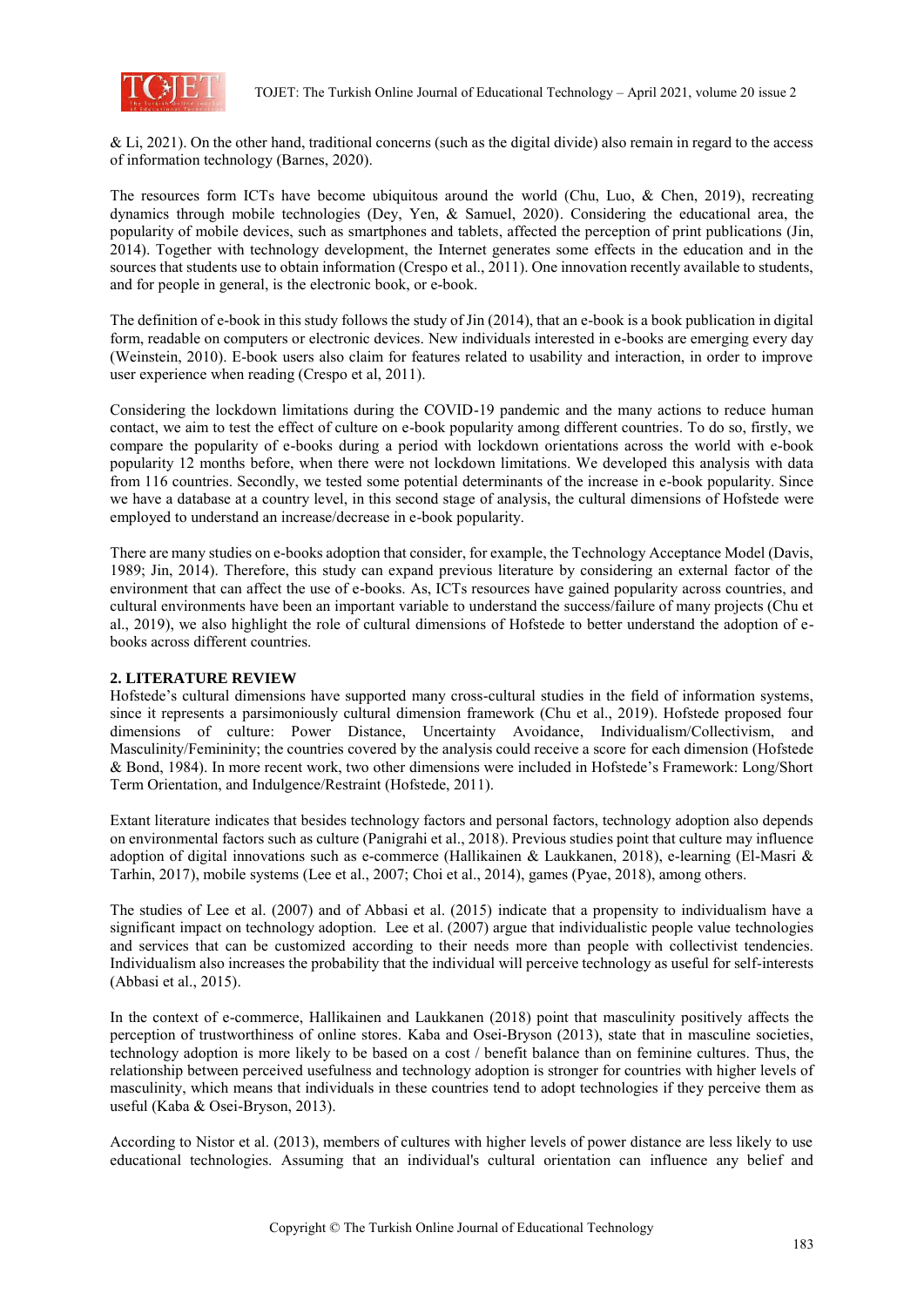

perception regarding IT use, Hwang and Grant (2011) identified that the distance of power has a significant and negative effect on computer self-efficacy, which, in turn, influences the perception of ease-of-use of ERP systems.

Regarding uncertainty avoidance, studies point that it is a cultural factor related to risk perception and, consequently, to resistance to the use of technologies (Hwang & Lee, 2012; Hallikainen & Laukkanen, 2018). Potnis et al. (2018) point that the uncertainty associated with the use of e-books negatively affects the intention to use these electronic resources. Thus, the authors emphasize the relevance of supportive initiatives taken by librarians to mitigate uncertainty related to e-books adoption.

Therefore, we consider the Hofstede's cultural dimensions to improve the understanding of e-books popularity during pandemics. However, due to the absence of data for many countries of the study sample, only the initial four dimensions were considered in the quantitative analysis of this study.

## **3. DATA AND METHODS**

The main purpose of this study is to test the effect of culture on e-book popularity among different countries during lockdown periods due the Covid-19 pandemic. To achieve this purpose, we used only public downloadable data. First, we collected data related to e-book popularity using Google Trends (Google, 2020); this variable was called E-Book Index. It represents the search interest for a given term in a given region/time, where a value of 100 indicates the peak of popularity; it ranges from 0 to 100 (Google, 2020).

In this first stage, using Google Trends, we downloaded the E-Book Popularity, by country, in the past 5 years. This information is available to download in weeks. Based on this data, we calculate the average popularity achieved by the term "ebook" in the months of April, 2020 and April, 2019. Therefore, we created two proxies for the dependent variable: i) E-Book Index, that represents the average popularity of e-books in Abril, 2020, by country; and ii) E-Book Index (Diff), that represents the difference between the average popularity in April, 2020 and the average popularity in April, 2019, by country. This comparative variable enables an analysis related to an increase in E-Book Popularity in relation to the same country and in the same month, but one year before. We collected this information in late July, 2020.

The second stage of data collection involved the variables for culture. To do so, we consulted Hofstede's website (Hofstede, 2020) and filled a spreadsheet with the values for each cultural dimension and country. The study of Hofstede includes six dimensions for culture; however, considering that many countries presented missing values for two of these dimensions (Long Term Orientation and Indulgence), this study considers the other four dimensions in the quantitative analysis: Power Distance; Individualism; Masculinity; and Uncertainty Avoidance.

Finally, we included some control variables in the quantitative model based on open data from The World Bank (2020). These control variables are related to country size (Population) and technology access (Mobile Cellular Subscriptions per 100 people). The variable Population (code: SP.POP.TOTL) represents the count for all residents in the country and refers to the estimative for 2019. For that countries with missing value in this variable, we considered the population of 2018 or 2017 (the most recent available). Regarding the technology variable, Mobile Cellular Subscriptions per 100 people (code: IT.CEL.SETS.P2) represents "subscriptions to a public mobile telephone service that provide access to the PSTN using cellular technology" (The World Bank, 2019). The most recent information on Mobile Cellular Subscriptions refers to 2018; for those countries with missing value in 2018, we considered the value of 2017 in this variable.

We employed the multivariate regression analysis to test the hypotheses. To avoid concerns with outliers and to eliminate the effect of scales, we calculated the natural logarithm of the variable Population. In both models, we also considered robust standard errors in order to avoid eventual concerns related to heteroscedasticity. All tables for the multivariate regressions report the Variance Inflation Factor statistics, which enables the evaluation of multicollinearity issues between the independent variables.

## **4. RESULTS**

After consulting three large different sources of data, we elaborated the Table 1, that summarizes the descriptive statistics of the variables. On average, the E-book Index was 39.3 on April, 2020, ranging from 0.0 (the minimum) to 87.3 (the maximum value). It is important to note that the variable E-book Index (Diff) was 8.9 on average. This result indicates that, on average, the popularity of E-books increased by 22% in comparison to the same period, one year before. The descriptive statistics also indicates that a half of the countries in the sample (p50) have more than one mobile cellular subscription per person.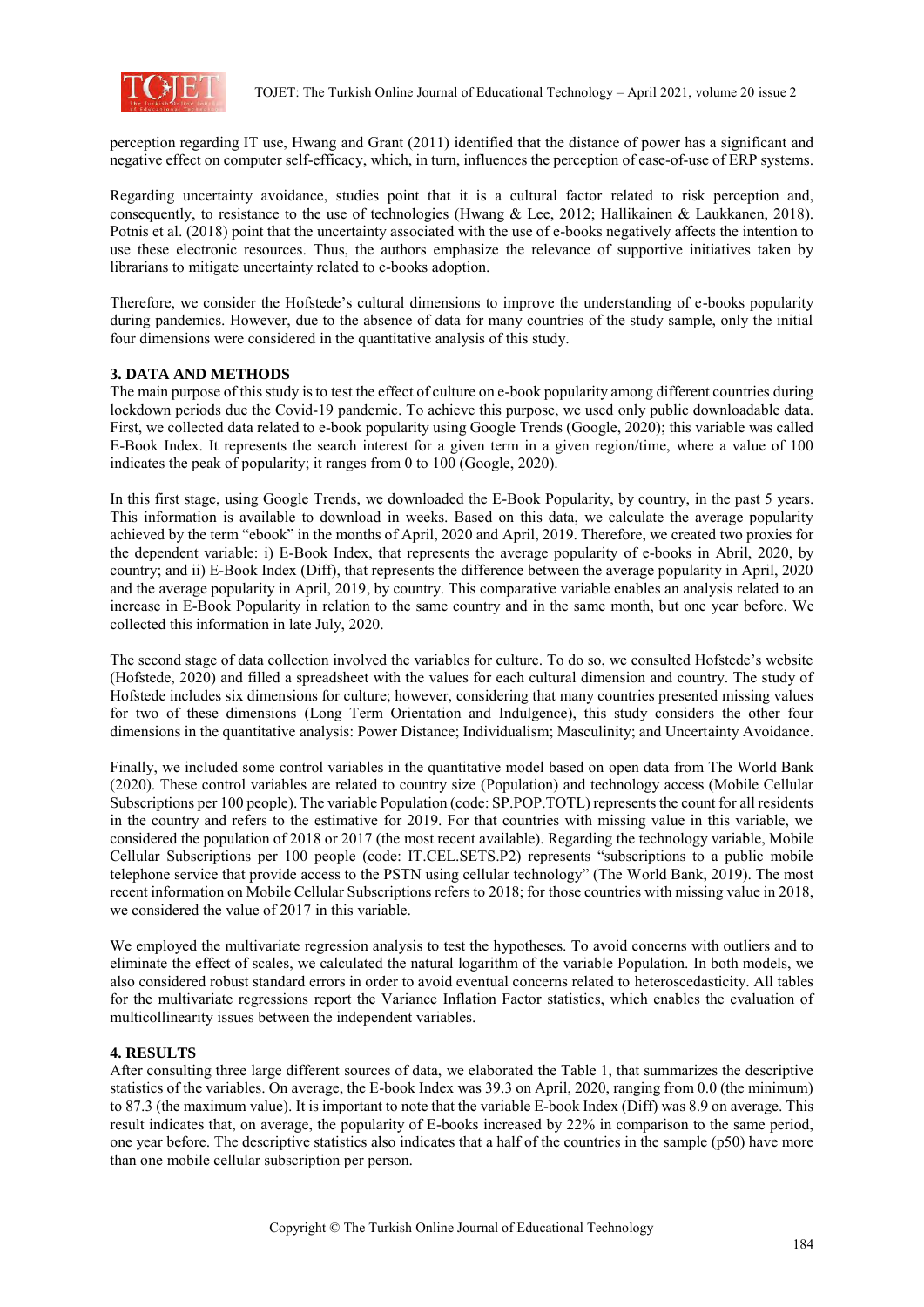

| <b>Variables</b>       | N   | mean  | sd   | min     | p10    | p25  | p50   | p75   | p90   | max   |
|------------------------|-----|-------|------|---------|--------|------|-------|-------|-------|-------|
| E-book Index           | 116 | 39.3  | 20.9 | 0.0     | 13.0   | 23.3 | 36.8  | 51.5  | 73.3  | 87.3  |
| E-book Index (Diff)    | 116 | 8.9   | 16.2 | $-59.5$ | $-8.0$ | 0.1  | 6.8   | 18.4  | 29.3  | 50.5  |
| Power Distance         | 116 | 66.7  | 20.7 | 11.0    | 35.0   | 55.5 | 70.0  | 80.5  | 92.0  | 100.0 |
| Individualism          | 116 | 37.3  | 21.3 | 6.0     | 15.0   | 20.0 | 30.0  | 52.0  | 71.0  | 91.0  |
| Masculinity            | 116 | 47.1  | 17.7 | 5.0     | 20.0   | 40.0 | 46.5  | 58.0  | 68.0  | 100.0 |
| Uncertainty Avoidance  | 116 | 66.5  | 21.6 | 8.0     | 38.0   | 50.0 | 68.0  | 86.0  | 93.0  | 100.0 |
| Mobile Cellular Subsc. | 116 | 117.6 | 31.5 | 37.2    | 87.6   | 98.4 | 118.5 | 133.6 | 147.2 | 270.0 |
| Population (LN)        | 116 | 16.5  | 1.6  | 12.8    | 14.5   | 15.4 | 16.3  | 17.6  | 18.5  | 21.1  |

**Table 1**: Descriptive statistics of the variables

(Diff) = represents the difference between the average e-book popularity in April, 2020 and the average e-book popularity in April, 2019, by country; Power Distance, Individualism, Masculinity, and Uncertainty Avoidance = represent the four cultural dimensions of Hofstede; Mobile Cellular Subsc. = Mobile cellular subscriptions per 100 people; Population (LN) = represents the natural logarithm of the count for all residents in the country.

After observing the descriptive statistics, we employed a t-test to evaluate the increase in E-book index. The result indicated that the difference between the indexes  $(8.9)$  was statistically significant at 0.01 (t = 5.9496; d.f. = 115). Such result is consistent with the consideration that the lockdown restrictions have increased the popularity of ebooks among the countries of the sample. This result also suggests that Covid-19 affected the voluntariness to adopt some kinds of technologies, since a mandatory context (Venkatesh et al., 2003) can affect ICTs adoption. In the case of this study, we suggest that Covid-19 forced users to find alternative tools in relation to traditional books, and e-books gained attention during the lockdown periods.

Appendix A indicates that two dimensions of culture presented a significant relationship with e-book popularity: Power Distance, with a negative effect, and Masculinity, with a positive effect. This first model (Appendix A) explains 36.22% of the variability in e-book popularity on April, 2020. Regarding the increase in e-book popularity (E-Book Index Difference), the second model (Table 2) explains 21.69% of its variability. In this second stage of analysis, the same cultural dimensions were statistically significant, as well as the control variables (when compared to the results available in Appendix A).

| <b>Variables</b>       | Coef.     | Rob. Std. Err. | t        | P > t |
|------------------------|-----------|----------------|----------|-------|
| Power Distance         | $-0.169$  | 0.084          | $-2.020$ | 0.046 |
| Individualism          | 0.072     | 0.079          | 0.910    | 0.363 |
| Masculinity            | 0.129     | 0.062          | 2.100    | 0.038 |
| Uncertainty Avoidance  | 0.042     | 0.069          | 0.600    | 0.549 |
| Population (LN)        | 3.194     | 0.781          | 4.090    | 0.000 |
| Mobile Cellular Subsc. | 0.127     | 0.050          | 2.540    | 0.012 |
| Constant               | $-58.981$ | 17.948         | $-3.290$ | 0.001 |
| Adj. R2                | 21.69%    |                |          |       |
| N                      | 116       |                |          |       |

**Table 2**: Results for the multivariate regression analysis (dependent variable: E-Book Index Difference)

Notes: Mean VIF =  $1.36$ ; Maximum VIF = 1.92. Power Distance, Individualism, Masculinity, and Uncertainty Avoidance = represent the four cultural dimensions of Hofstede; Mobile Cellular Subsc. = Mobile cellular subscriptions per 100 people; Population (LN) = represents the natural logarithm of the count for all residents in the country.

Countries where individuals are willing to accept an unequal amount of authority among inhabitants (Hofstede & Bond, 1984) tend to present lower levels for e-book popularity during pandemics. This result is consistent with previous research (Nister et al., 2013; Hwang & Grant, 2011). Education is an essential ingredient to achieve development and equivalent rights, so the disparity in e-books popularity suggests the existence of barriers in these countries to achieve a better level of development.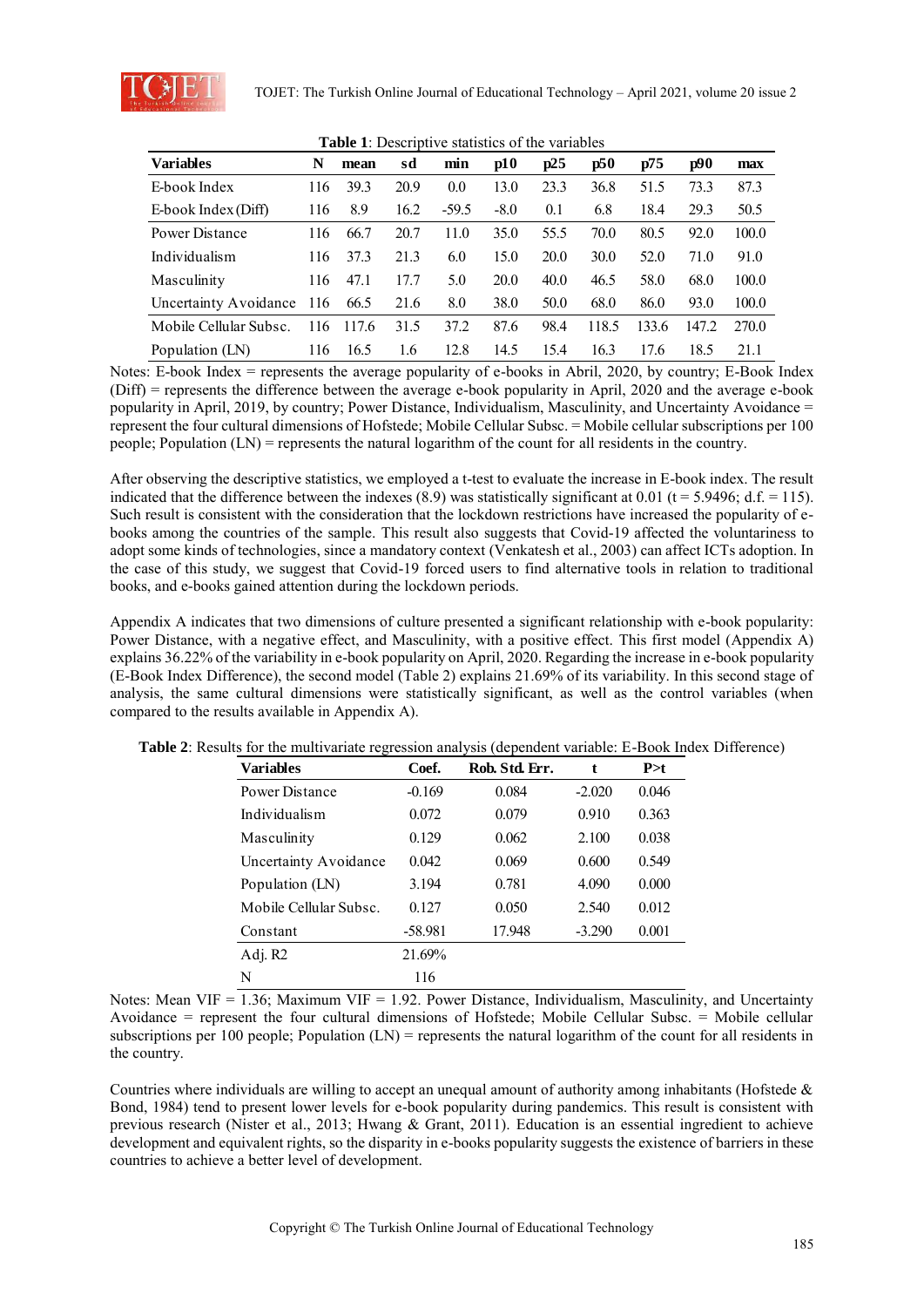

Moreover, countries more oriented to values related to success and money (Hofstede & Bond, 1984) tend to value e-books more than their counterparts, since the effect of masculinity dimension was positive and significant. This result is also in line with other studies (Kaba & Osei-Bryson, 2013; Hallikainen & Laukkanen, 2018) and allows an advancement in the field, since we are addressing an increase in e-book popularity during pandemics.

The individualism and the uncertainty avoidance dimensions did not affect e-book popularity according to the quantitative analysis. This result complements previous research (Lee et al., 2007; Hwang & Lee, 2012; Abbasi et al., 2015; Hallikainen & Laukkanen, 2018; Potnis et al., 2018) that highlights a relationship between ICTs and such dimensions-related culture.

Additionally, the results from Table 2 (and Appendix A) indicate that e-books popularity seems to be higher in large countries, and in countries that have more cellular subscriptions. In other words, countries where individuals have large index for cellular subscriptions also tend to present a higher popularity for e-books. This figure is equivalent when we consider the increase in e-book popularity during pandemics. Moreover, these results suggest that the diffusion of mobile devices can contribute to the adoption of e-books.

## **5. CONCLUSION**

Considering the factors related to ICTs use (Albertin & Albertin, 2012), the Coronavirus pandemic can be viewed as an external event that affected the businesses and individual environments, generating an indirect incentive to adopt new technological resources. Even indirectly, some technological resources gained value with this new environment. A strong movement to digitalization started. In the case of e-books, both individuals and publishers perceived an extra-value in electronic books during the period. For individuals, this value may be related with flexibility to access and read books without the need of going to a physical library. For publishers, the new scenario probably increased the sales and the interest in buying and sharing e-books. These arguments are consistent with our results, since the popularity of e-books increased during the lockdown restrictions.

As commented in the introduction of this study, interaction and usability (Crespo et al., 2011) are important features related to e-books usage. Observing that e-books popularity increased during the lockdown period, a new research avenue could explore the role of usability and interaction to keep new e-book customers, especially for first time users. The isolation measures changed the relationship that individuals have with information technology. However, after these measures, will the popularity of e-books decrease around the world? Two concurrent hypotheses can guide new studies: e-books will continue popular among individuals, since the interaction between individuals and ICTs was changed; and the hypothesis that people will prefer to consult physical books as soon as it is possible again.

Moreover, the results of this study suggest other questions to be considered in further research. For example: is ebook popularity during isolation periods related to some kind of solidarity by book publishers? Will this solidarity be reverted in a change of habit? An equivalent behavior was also observed in the electronic commerce? Will this effect be similar in the future, for other products and services? Further research can address these topics and expand the result of this study.

The main results of this study indicate that electronic books gained popularity during the lockdown period. Mobile device developers and companies that market e-books (Jin, 2014) can consider the results of this study to design strategies to expand the use of electronic books and contribute to their access when the world faces difficult situations, such as the pandemics.

Since the cultural dimension presented an effect in e-book popularity, future research can also study the effects of acculturation and the global consume culture (Kizgin et al., 2020) on the use of electronic books.

## **Acknowledgement**

Prof. Rodrigo Fernandes Malaquias would like to thank the National Council for Scientific and Technological Development (CNPq) for the support to develop part of this research.

## **REFERENCES**

Abbasi, M. S., Tarhini, A., Elyas, T., & Shah, F. (2015). Impact of individualism and collectivism over the individual's technology acceptance behavior: A multi-group analysis between Pakistan and Turkey. *Journal of Enterprise Information Management, 28*(6), 747-768.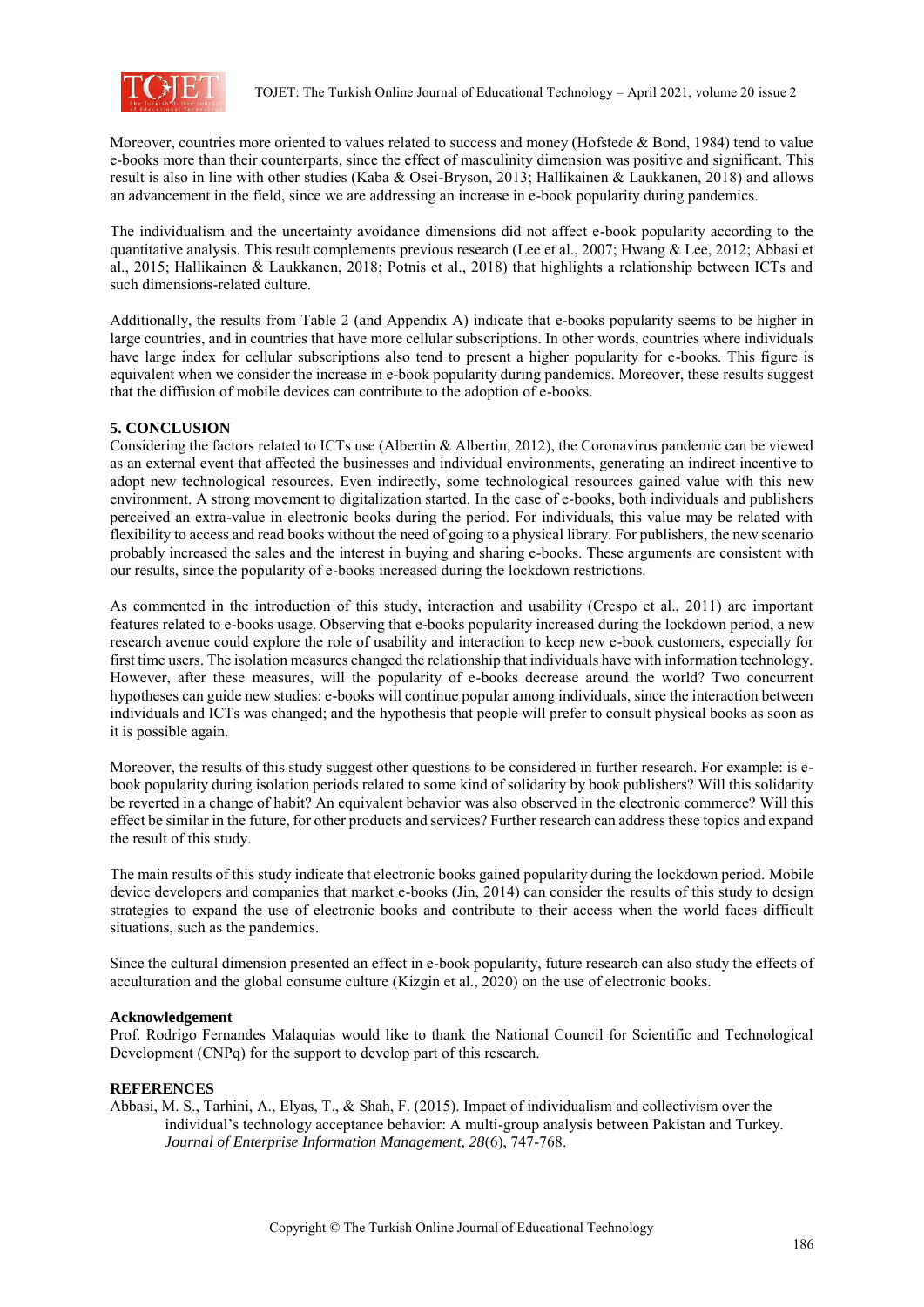

- Albertin, A. L., & Albertin, R. M. M. (2012). Dimensions of the use of information technology: a diagnostics and analysis instrument. *Revista de Administração Pública, 46*(1), 125-151. DOI: http://dx.doi.org/10.1590/S0034-76122012000100007
- Barnes, S. J. (2020). Information management research and practice in the post-COVID-19 world. *International Journal of Information Management, in press, 102175*.
- Choi, J., Lee, H. J., Sajjad, F., & Lee, H. (2014). The influence of national culture on the attitude towards mobile recommender systems. *Technological Forecasting & Social Change, 86*. 65-79.
- Chu, X., Luo, X.(R.), & Chen, Y. (2019). A systematic review on cross-cultural information systems research: Evidence from the last decade. *Information & Management, 56*, 403-417. DOI: https://doi.org/10.1016/j.im.2018.08.001
- Coombs, C. (2020). Will COVID-19 be the tipping point for the Intelligent Automation of work? A review of the debate and implications for research. *International Journal of Information Management, 55, 102182*.
- Crespo, R. G., Martínez, O. S., Lovelle, J. M. C., García-Bustelo, B. C. P., Gayo, J. E. L., & Pablos, P. O. (2011). Recomendation System based on user interaction data applied to intelligent electronic books. *Computers in Human Behavior, 27*, 1445-1449.
- Davis, F. D. (1989). Perceived Usefulness, Perceived Ease of Use, and User Acceptance of Information Technology. *MIS Quarterly, 13*(3), 319-340.
- Dey, B. L., Yen, D., & Samuel, L. (2020). Digital consumer culture and digital acculturation. *International Journal of Information Management, 51*, 102057.
- El-Masri, M., & Tarhini, A. (2017). Factors affecting the adoption of e-learning systems in Qatar and USA: Extending the Unified Theory of Acceptance and Use of Technology 2 (UTAUT2). *Educational Technology Research and Development, 65*, 743-763.
- Google (2020). *Google Trends*. Accessed in July 26, 2020. Available at: https://trends.google.com.br/trends/?geo=BR
- Hallikainen, H., & Laukkanen, T. (2018). National culture and consumer trust in e-commerce. *International Journal of Information Management, 38*, 97-106.
- He, W., Zhang, Z.(J.), & Li, W. (2021). Information technology solutions, challenges, and suggestions for tackling the COVID-19 pandemic. *International Journal of Information Management, 57*, 102287.
- Hofstede, G., & Bond, M. H. (1984). Hofstede's Culture Dimensions: an Independent Validation Using Rokeach's Value Survey. *Journal of Cross-Cultural Psychology, 15*(4), 417-433.
- Hofstede, G. (2011). Dimensionalizing Cultures: The Hofstede Model in Context. *Online Readings in Psychology and Culture, 2*(1). DOI: 10.9707/2307-0919.1014
- Hofstede, G. (2020). *Hofstede Insights*. Hofstede Insights enables you to solve Intercultural and Organisational Culture challenges by utilising our effective and proven framework based on Geert Hofstede's work. Accessed in July 24, 2020. Available at: https://www.hofstede-insights.com/
- Hwang, Y., & Grant, D. (2011). Behavioral aspects of enterprise systems adoption: An empirical study on cultural factors. *Computers in Human Behavior, 27*, 988-996.
- Hwang, Y., & Lee, K. C. (2012). Investigating the moderating role of uncertainty avoidance cultural values on multidimensional online trust. *Information & Management, 49*, 171-176.
- Jin, C.-H. (2014). Adoption of e-book among college students: The perspective of an integrated TAM. *Computers in Human Behavior, 41*, 471-477.
- Kaba, B., & Osei-Bryson, K.-M. (2013). Examining influence of national culture on individuals' attitude and use of information and communication technology: Assessment of moderating effect of culture through cross countries study. *International Journal of Information Management, 33*, 441-452.
- Kathuria, V., & Oh, K. Y. (2018). ICT access: Testing for convergence across countries. *The Information Society, 34*(3), 166-182.
- Kizgin, H., Dey, B. L., Dwivedi, Y. K., Hughes, L., Jamal, A., Jones, P., Kronemann, B., Laroche, M., Peñaloza, L., Richard, M.-O., Rana, N. P., Romer, R., Tamilmani, K., & Williams, M. D. (2020). The impact of social media on consumer acculturation: Current challenges, opportunities, and an agenda for research and practice. *International Journal of Information Management, 51*, 102026.
- Lee, I., Choi, B., Kim, J., & Hong, S.-J. (2007). Culture-Technology Fit: Effects of Cultural Characteristics on the Post-Adoption Beliefs of Mobile Internet Users. *International Journal of Electronic Commerce, 11*(4), 11-51.
- Nistor, N., Göğüş, A., & Lerche, T. (2013). Educational technology acceptance across national and professional cultures: a European study. *Educational Technology Research and Development*, 61(4), 733-749.
- Panigrahi, R., Srivastava, P. R., & Sharma, D. (2018). Online learning: Adoption, continuance, and learning outcome – A review of literature. *International Journal of Information Management, 43*, 1-14.